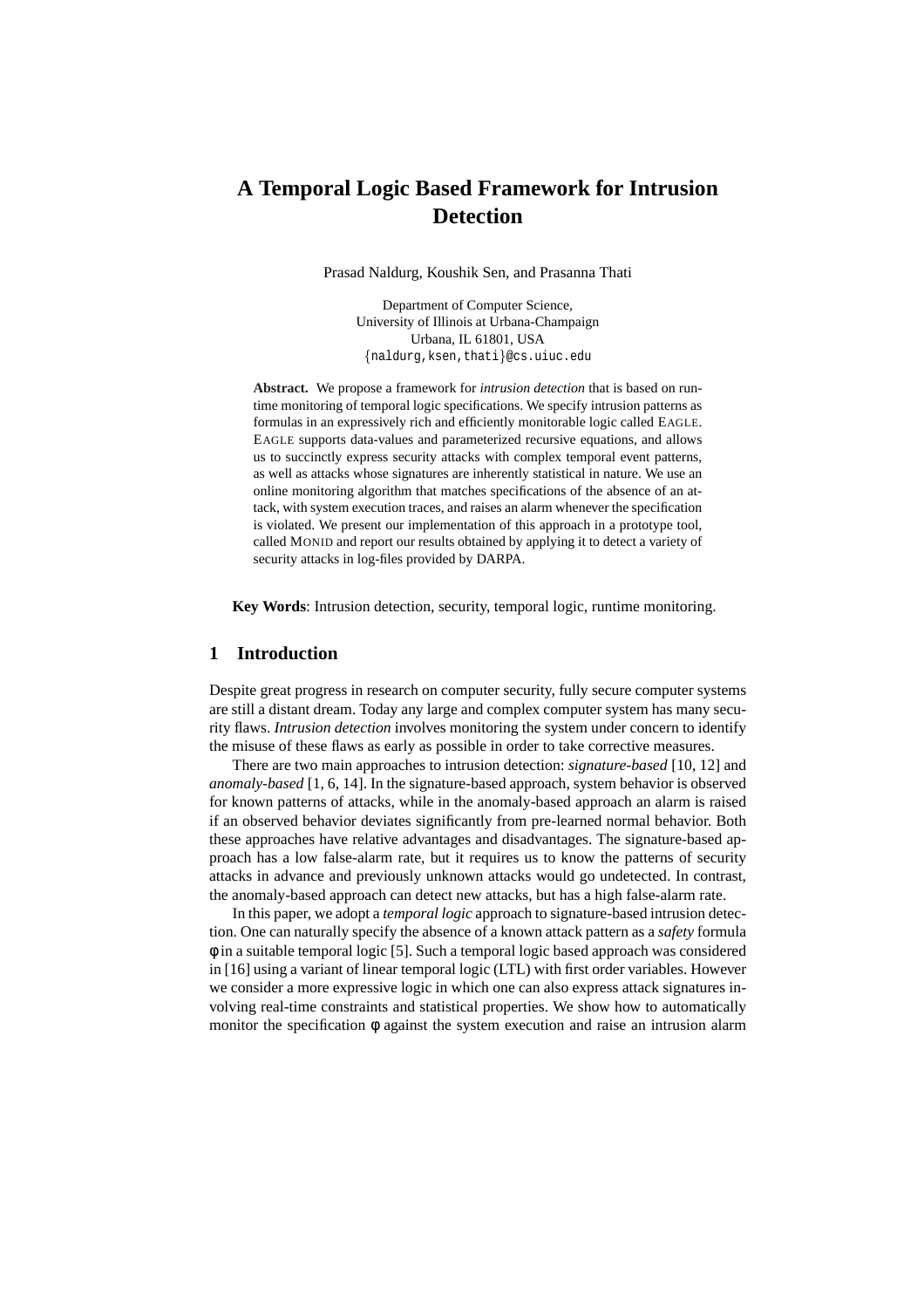whenever the specification is violated. We also show how this technique can be used for simple types of anomaly-based intrusion detection. The idea is to specify the intended behavior of security-critical programs as temporal formulas involving *statistical predicates*, and monitor the system execution to check if it violates the formula. If the observed execution violates the formula then an intrusion has occurred, and thus attacks can be detected even if they are previously unknown.

Our approach to intrusion detection is motivated by the success of the relatively new research area called *runtime verification* [8, 18, 20], a major goal of which is to use light-weight formal methods for system monitoring. We use EAGLE, introduced in [4], for specification of attack-safe behavior of a system. EAGLE supports recursively defined temporal formulas, parameterizable by both logical formulas and dataexpressions, over a set of three primitive modalities "next", "previous", and "concatenation". The logic enables us to express temporal patterns that involve reasoning about the data-values observed in individual events, and thus allows us to specify attacks whose signatures are inherently statistical in nature. Examples include password guessing attacks or the ICMP-flood denial of service attack. For these attacks there is no clear distinction between an intrusion and a normal behavior, and their detection involves collecting temporal statistics at runtime and making a guess based on the collected statistics.

We use an online algorithm [4] to monitor EAGLE formulas that processes each event as soon as it occurs and modifies the monitored formula to store the relevant summary. If, after any event the modified formula becomes false, an intrusion alarm is raised. Thus the whole procedure works in real-time. We have implemented our proposed approach in a prototype tool called MONID which can detect intrusions either online or offline. Figure 1 illustrates the framework. Information about system-level events, obtained either from relevant log-files (offline) or generated by appropriately instrumented application code (online), are sent to a server. The server merges the events from various sources by timestamp and preprocesses them into an abstract intermediate form to generate a single event trace. Note that detecting certain attacks may require us to observe events from various sources. Our monitor subsequently monitors this event trace against a given specification, and raises an intrusion alarm if the specification is violated.

We show the effectiveness of our approach by specifying several types of attacks and by monitoring them using MONID. Specifically, we perform offline monitoring using the large log-files made available by DARPA exclusively for the task of evaluating intrusion detection systems [13]. We successfully detected the attacks specified with acceptable computational overheads for the monitoring procedure. The experiments suggest that the proposed approach is a viable complement to existing intrusion detection mechanisms.

Following is the layout of the rest of this paper: In Section 2 we discuss related work in the area of intrusion detection and motivate our work. In Section 3, we briefly describe the syntax, semantics, and monitoring algorithm for EAGLE followed by Section 4 where we illustrate several common security-attack patterns specified in EAGLE. In Section 5, we describe the implementation of our tool MONID followed by a sum-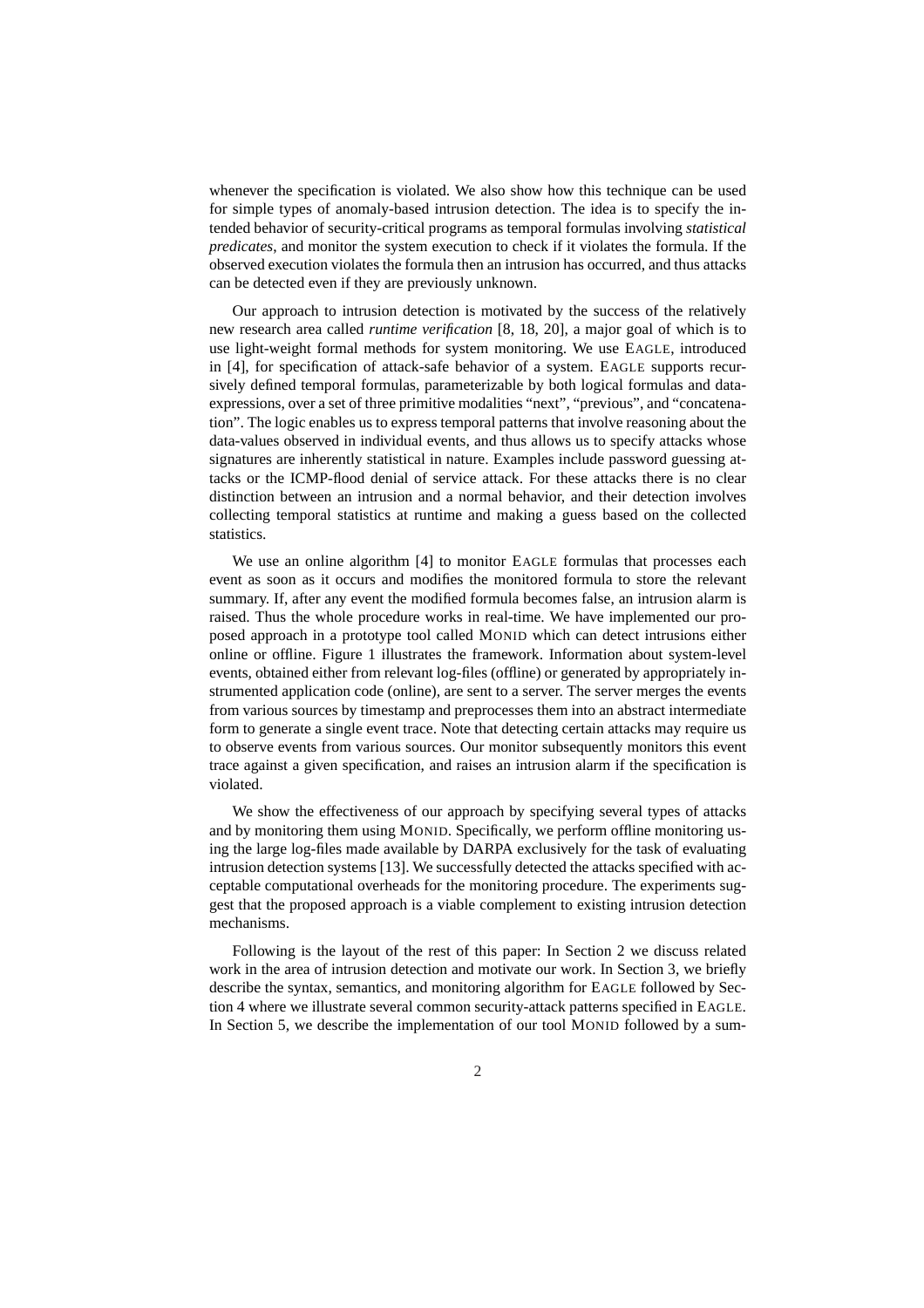

**Fig. 1.** MONID: A framework for intrusion detection

mary of our experimental results on DARPA log-files. We conclude in Section 6 with a brief discussion about future research directions.

# **2 Background and Motivation**

The area of intrusion detection has seen synthesis of concepts and techniques from a variety of disciplines, including expert systems [1, 17], artificial neural networks [6], data mining [14], and static analysis [22]. A diverse collection of tools based on these various approaches have been deployed and tested [2, 7]. In the following, we elaborate on some of these approaches and clarify how our work fits in this context.

For signature-based approaches there are several languages with varying degrees of expressivity for specifying attack patterns. Roger et al. in [16] used temporal logic and model-checking based approach to detect intrusion. This work is closely related to ours; however, unlike [16] we can express more sophisticated signatures involving statistics and real-time by using powerful monitoring logic EAGLE. Ilgun *et al* [10] propose the use of finite state transition diagrams to specify sequences of actions that would lead the system from a secure initial state to a compromised final state. Ko *et al* [11] introduce a new class of grammars, called parallel environment grammars that are specifically suitable for specifying behavior (traces) of concurrent processes. The expected behavior of security critical programs is specified by a grammar, and an alarm is raised if the observed execution trace is not in the language defined by the grammar. Kumar *et al* [12] propose the use of Colored Petri nets for specifying attack patterns. We note that in comparison to the other approaches, temporal logic specifications of attack signatures tend to be much more compact and simpler to describe.

The state transition diagram and colored Petri net approaches can be seen as special cases of rule-based expert systems [9]. In rule-based expert systems, in general, knowledge about attacks is represented as a collection of if-then rules which are fired in response to the observed system execution. The main advantage of this approach is the clear separation of knowledge base from the control mechanism that applies the knowledge base for detecting intrusions.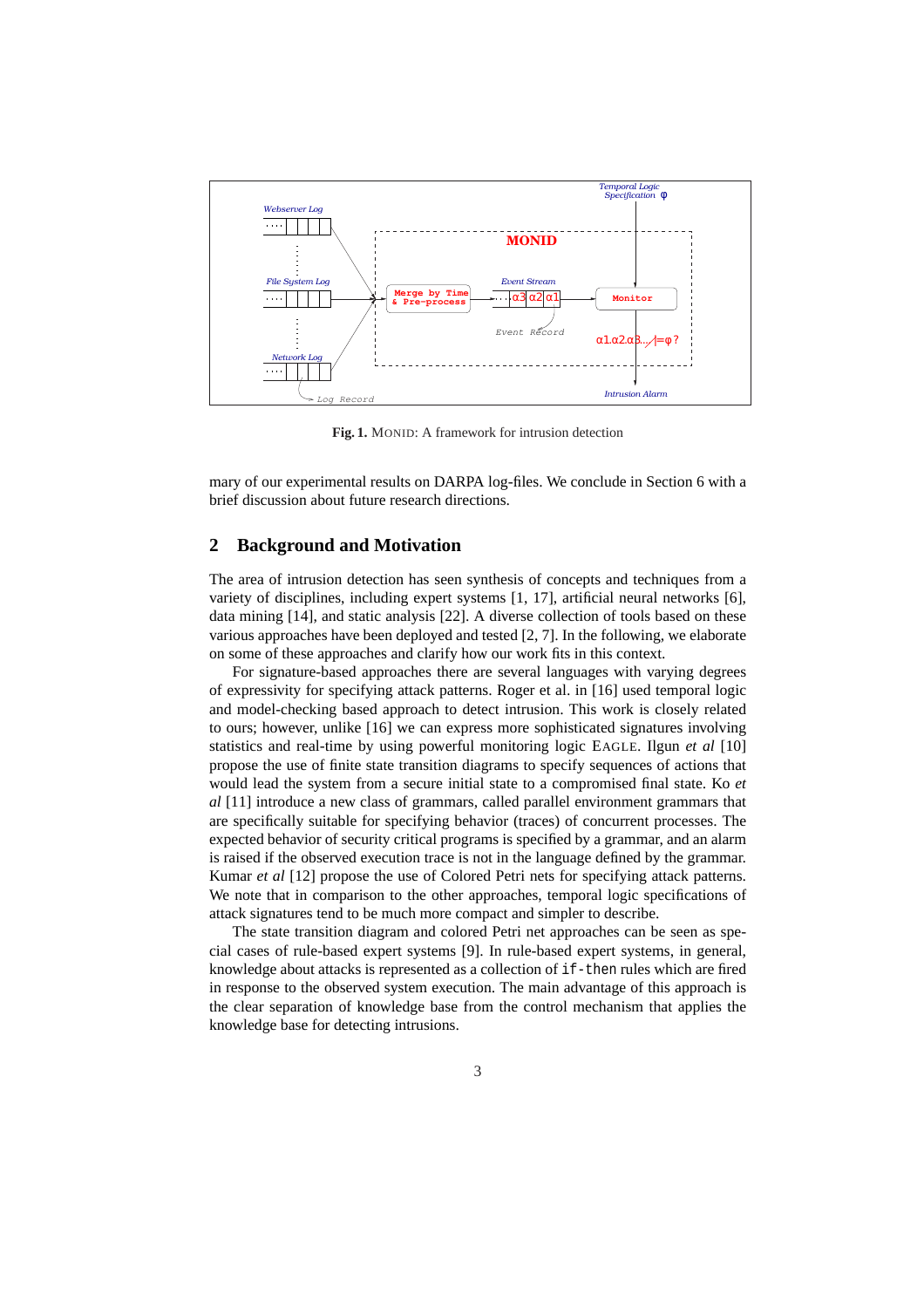In contrast to the signature-based approaches such as the above, the anomaly-based approach to intrusion detection does not require a priori knowledge of the attacks. One such approach is to collect statistical information [1, 15] about normal behavior into a user, group or target machine profile, and raise an alarm if the observed behavior deviates significantly from an estimated profile. One of the most rudimentary ones is *threshold detection*, where the idea is to record the number of occurrences of specific events and raise an alarm if the number is not within an expected range. As we will see in Section 3, such threshold detection policies can be elegantly expressed as temporal logic formulas.

Statistical profile-based anomaly detection can be seen as an instance of the general class of intrusion detection systems that *learn* the normal system behavior by constructing some model for it, and use the model to predict the system behavior and detect suspicious deviations. Other approaches in this category include that of time-based inductive generalization [21], artificial neural networks [6], and data-mining[14]. In time-based inductive generalization, the system behavior is modeled as a set of rules that are dynamically modified during the learning phase depending on how the predictions of the rules match with the observed system behavior. In the artificial neural networks approach, a neural net constitutes the model of system behavior and the net is trained with representative normal scenarios. In the data-mining approach, large audit trails are mined for patterns of normal or abusive behavior, which are then used for signature-based or anomaly-based intrusion detection. Self-learning capabilities such as the above are beyond the scope of our approach which is only intended for detecting attacks whose patterns are known a priori.

Anomaly-based intrusion detection systems have the disadvantage of having high false alarm rates due to inaccuracies in the learned model. In contrast, signature-based approaches such as ours have low false alarm rate, but would fail to detect attacks that differ even slightly from the given signature. Ideally, one would like a self-learning intrusion detection system with low false alarm rates. For now, the signature-based systems are quite popular because of their simplicity, accuracy, and ease of use. These systems would in any case be a valuable supplement to build more accurate anomalybased systems.

# **3** EAGLE**: An Expressive Temporal Monitoring Logic**

The patterns for security attacks in software systems are specified formally in the logic EAGLE which is designed to support finite trace monitoring, and contains a small set of operators. The logic EAGLE introduced in [4] supports recursive parameterized equations, with a minimal/maximal fix-point semantics, together with three temporal operators: next-time  $(\bigcirc)$ , previous-time  $(\bigcirc)$ , and concatenation  $(\cdot)$ . Rules which are used to define new temporal operators can be parameterized with formulas and data-values, thus supporting specifications that can involve data, which can span an execution trace. The expressivity of EAGLE, which is indeed very rich, as shown in [3, 4], can express properties involving real-time, statistics and data-values. To make the paper self-contained, in this section, we give an informal introduction to EAGLE followed by its syntax, semantics, and the runtime monitoring algorithm for EAGLE as described in [4].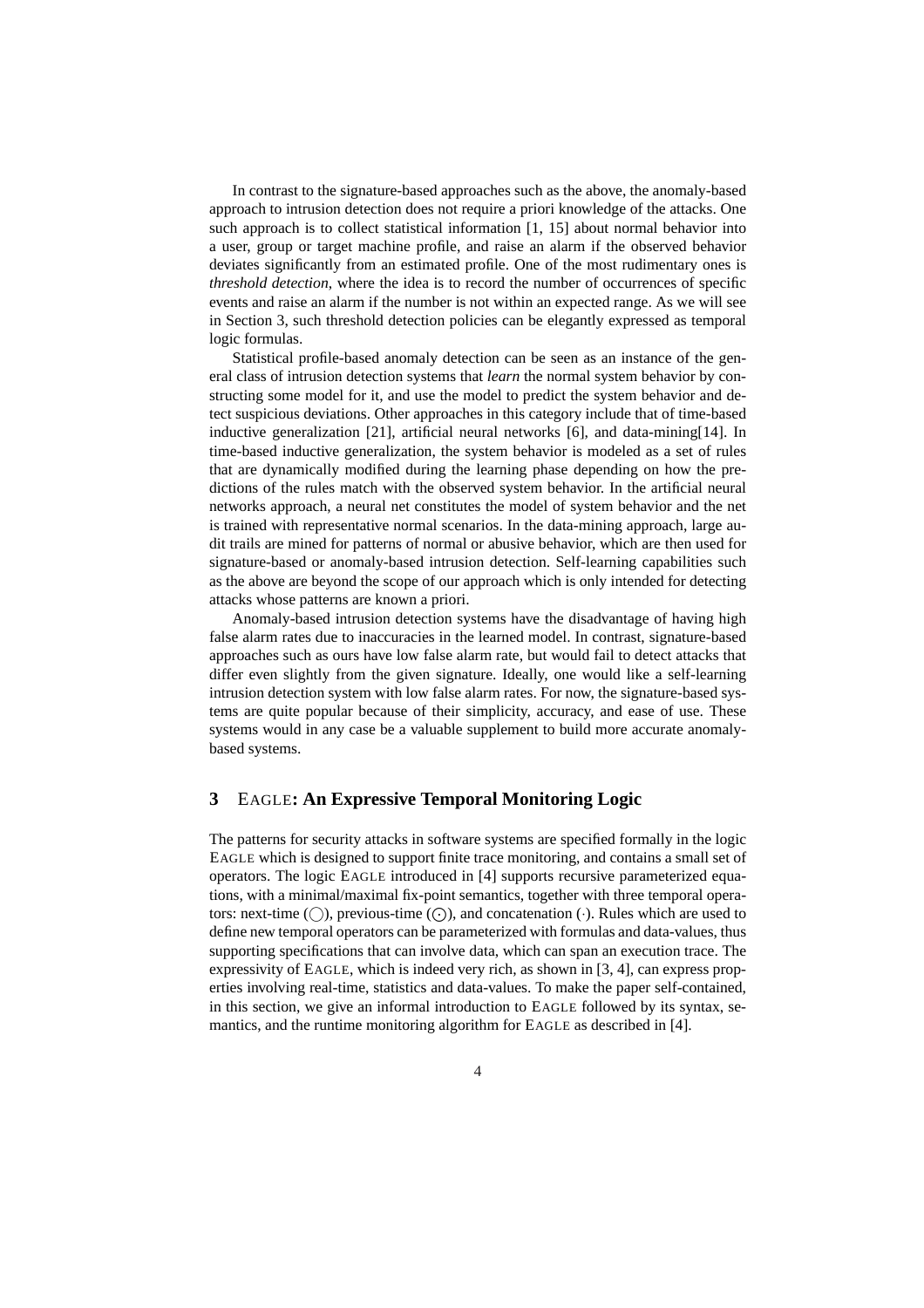The logic EAGLE and its monitoring algorithm assumes the following:

1. There is a finite sequence of events  $\sigma$  generated by some executing system. An event is an instance of a record having a pre-specified schema. For example,

LoginLogoutEvent{*userId* : string,*action*: int,*time* : double}

is the schema of an event and  $\{userId = "Bob", action = login, time = 18.7\}$  is an event representing the fact that user "Bob" has logged in at time 18.7.

2. There is a formula *F* in EAGLE which specifies the condition for the absence of an attack.

We say that  $\sigma$  is free of the attack specified by *F* if and only if  $\sigma$  satisfies *F*.

Now, assume that we want to state a property that *"Whenever there is a login then eventually there is a logout"*. The property can be written in classical future time LTL:  $\square$ (*action* = login  $\rightarrow \lozenge$  (*action* = logout)). The formulas  $\square F$  (always *F*) and  $\Diamond F$  (eventually *F*), for some property *F*, satisfy the following equivalences, where the temporal operator  $\bigcap F$  stands for *next F* (meaning '*in next state*  $F$ ):

 $\Box F \equiv F \land \bigcirc (\Box F)$   $\Diamond F \equiv F \lor \bigcirc (\Diamond F)$ 

One can show that  $\Box F$  is a maximal solution of the recursive equivalence  $X \equiv F \land \bigcirc X$ , while  $\Diamond F$  is the minimal solution of  $X \equiv F \vee \bigcirc X$ . In EAGLE one can write the following definitions for the two combinators Always and Eventually, and the formula to be monitored ( $M_1$ ):

> $max$  Always(Form  $F$ ) =  $F \wedge \bigcirc$ Always( $F$ )  $\underline{\min}$  Eventually( $\underline{\text{Form}} F$ ) =  $F \vee \bigcirc$  Eventually( $F$ )  $\text{mon } M_1 = \text{Always}((action = \text{login}) \rightarrow \text{Eventually}(action = \text{logout}))$

The Always operator is defined as having a maximal fix-point interpretation; the Eventually operator is defined as having a minimal interpretation. For further details the readers are referred to [4].

Let us complicate the above property a bit by stating that *"Whenever there is a login by any user x then eventually the user x logs out."* Thus, if "Bob" logs in then eventually "Bob" must logout. Similarly, the property must hold for any user such as "Tom", "Jim" or "Kelly". This property can be expressed by the following LTL formula with datavalue bindings:

$$
\Box((action = \text{login}) \rightarrow \underline{\text{let}} \ k = userId \underline{\text{in}} \ \Diamond(action = \text{logout} \land userId = k))
$$

In this formula we use the operator <u>let  $\frac{1}{\text{pi}}$ </u> to bind the value of *userId* in the current event to the local variable  $k$  whenever  $action =$  login in the current event. We then impose the condition that the value of *userId* in some event in future must be same as the user id bound to *k* and that the action of the event must be logout. In EAGLE, we use a parameterized rule to express this property, capturing the value of *userId* as a rule parameter:

$$
\underline{\min} \text{ Bind}(\underline{\text{string }k}) = \text{Eventually}(action = \text{logout} \land userId = k)
$$

$$
\underline{\min} M_2 = \text{Always}((action = \text{login}) \rightarrow \text{Bind}(userId))
$$

Rule Bind is parameterized with a string  $k$ , and is instantiated in  $M_2$  when  $action =$ login, hence capturing the value of *userId* at that moment. Rule Bind replaces the binding operator let \_in \_.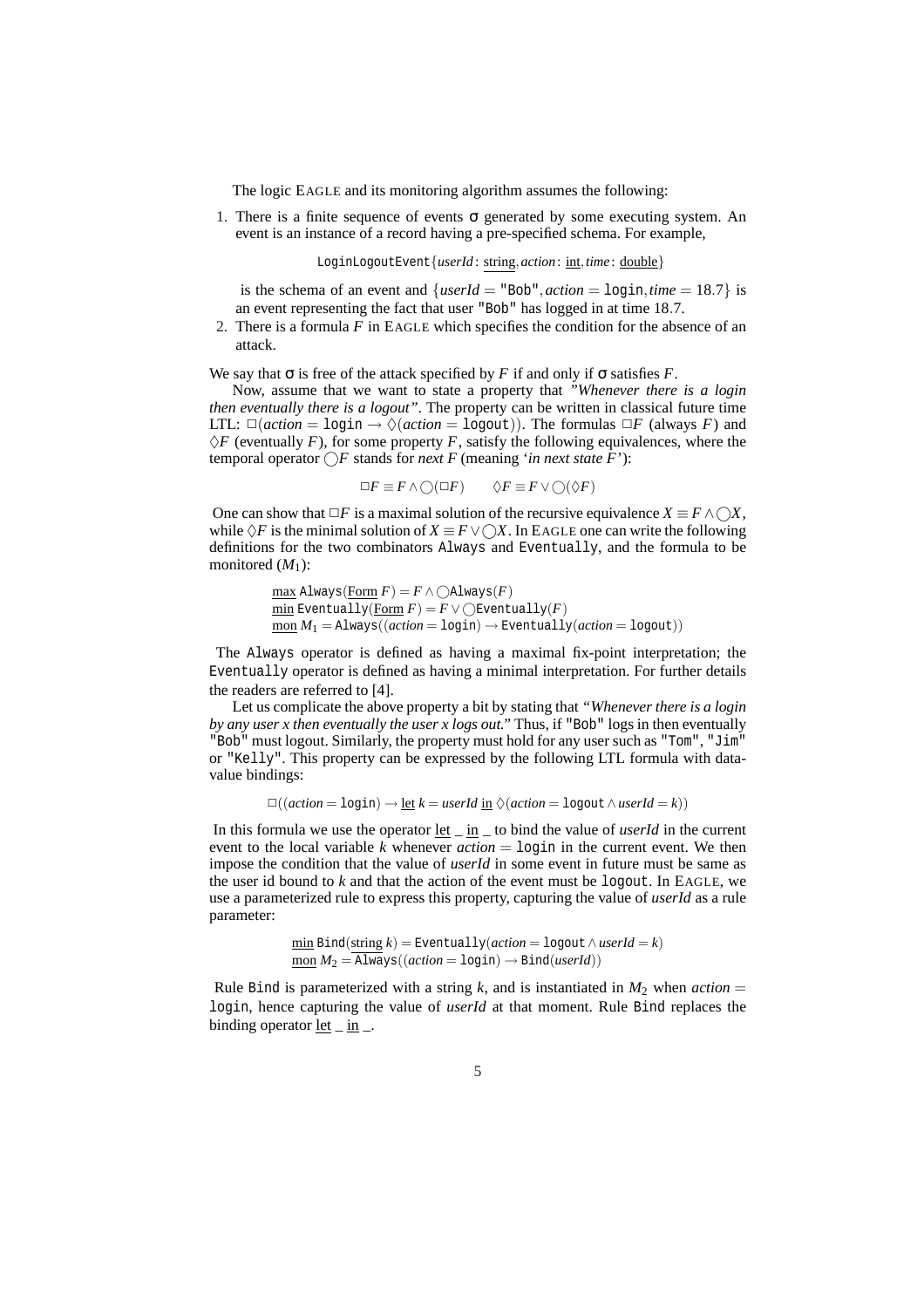Indeed one can combine the two rules Bind and Eventually into a single rule EvLogout with one parameter to get the same monitor as follows:

$$
\underline{\min} \text{EvLogout}(\underline{\text{string }k}) = (action = \text{logout} \land userId = k) \lor \bigcirc \text{EvLogout}(k)
$$
  

$$
\underline{\min} M_2 = \text{Always}((action = \text{login}) \rightarrow \text{EvLogout}(userId))
$$

Thus by allowing parameterized rules one gets the power of data-value binding in a formula. It can be argued that the introduction of the operator let \_ in \_ is sufficient to get the power of binding. However, parameterized rules can do more than simple databinding. For example, suppose we want to express the property that *"Whenever there is a login by any user x then eventually the user x logs out within 100 units of time."* For this property we modify the rule EvLogout by introducing two more parameters denoting the time at which the previous event took place and the time left. The modified rule and the monitor is given below:

$$
\underline{\min} \text{ EvTimedLogout}(\underline{\text{string }k}, \underline{\text{double }t}, \underline{\text{double }\delta}) = (\delta - (\text{time } - t) \ge 0)
$$
\n
$$
\land ((action = \overline{\text{logout} \land \text{userId}} = k) \lor \bigcirc \text{EvTimedLogout}(k, \text{time}, \delta - (\text{time } - t)))
$$
\n
$$
\underline{\text{mon }M_3} = \text{Always}((action = \text{login}) \rightarrow \text{EvTimedLogout}(\text{userId}, \text{time}, 100))
$$

Note that another simpler alternative to define the rule EvTimedLogout is as follows:

$$
\underline{\text{min}} \text{ EvTimedLogout}(\underline{\text{string }k, \underline{\text{double }t}, \underline{\text{double }\delta}) = (\text{time} - t \leq \delta)} \\ \qquad \qquad \wedge ((action = \text{logout} \wedge \text{userId} = k) \vee \bigcirc \text{EvTimedLogout}(k, t, \delta))
$$

A possible variation of our requirement for login and logout can be stated as *"Whenever there is a logout by any user x then in the past user x must have logged in"*. This property cannot be expressed concisely using the future time temporal operators only. However, the property can be expressed elegantly by a mixture of past-time and futuretime temporal operators as follows:

 $□((action = logout) → \underline{let} k = useful \underline{in} \& (action = login ∧ userId = k))$ 

where  $\Diamond F$  denotes eventually in past *F*. This operator can be defined recursively in EAGLE using the primitive operator  $\odot$  which is the past-time equivalent of  $\odot$ . Thus the monitor definition can be written as follows:

> $\min$  EventuallyInPast( $\overline{\text{Form }}F) = F \vee \bigodot$  EventuallyInPast( $F)$  $\min$  Bind(string  $k$ ) = EventuallyInPast(*action* = logout  $\land$  *userId* = *k*)  $\text{mon } M_4 = \overline{\text{Always}}((action = \text{login}) \rightarrow \text{Bind}(userId))$

Thus rules in EAGLE allow us to define customized temporal operators with also the ability to bind and manipulate data. This capability proves to be indispensable for succinctly expressing attack-safe system executions. We recall the syntax and semantics of EAGLE to make the paper self-contained.

### **3.1 Syntax and Semantics**

**Syntax** A specification *S* consists of a declaration part *D* and an observer part *O*. *D* consists of zero or more rule definitions *R*, and *O* consists of zero or more monitor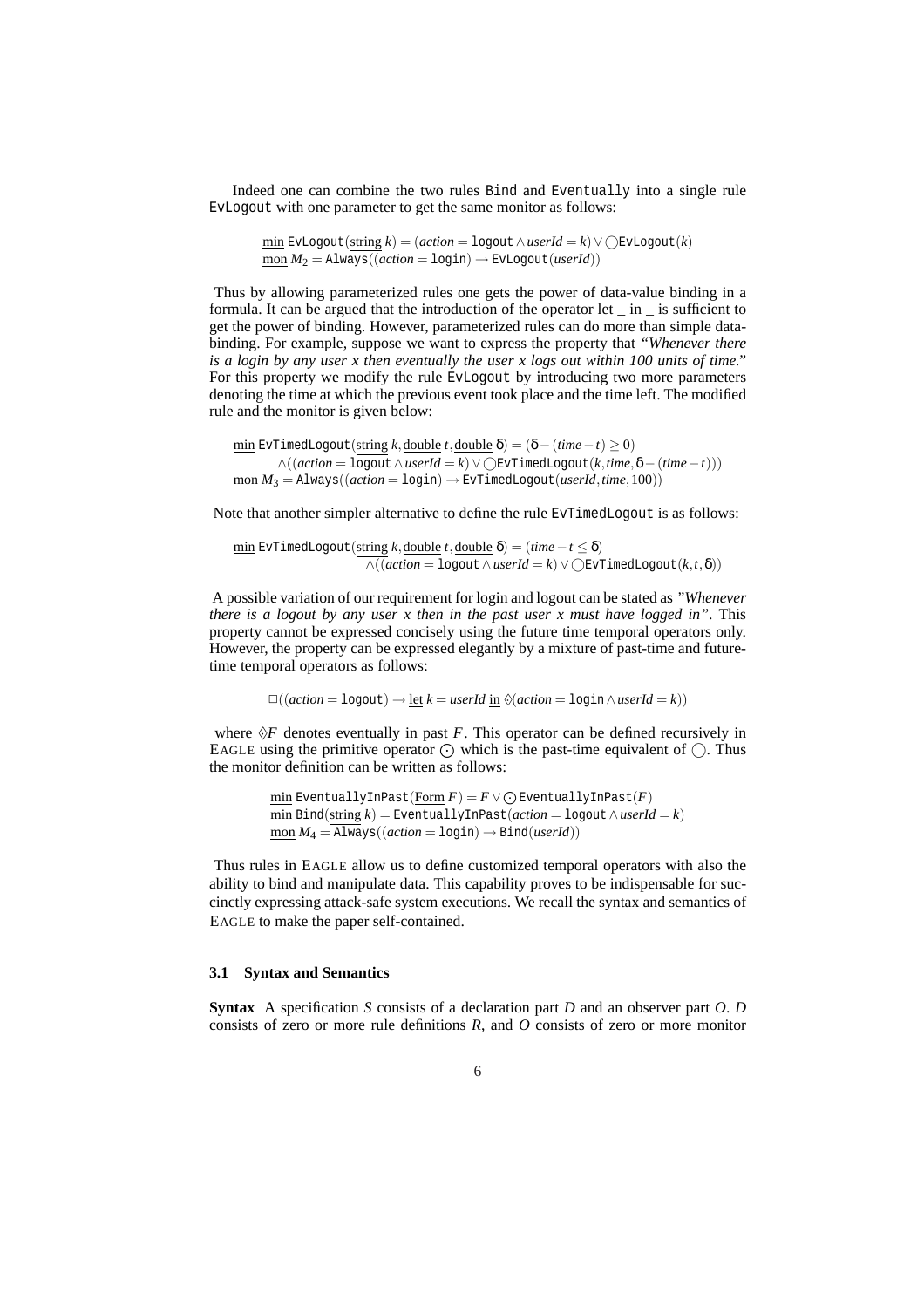definitions *M*, which specify what is to be monitored. Rules and monitors are named (*N*).

S ::= 
$$
D O
$$
  $D ::= R^*$   $O ::= M^*$   
\nR ::= { $\frac{\max}{\min}$ }  $N(T_1 x_1,..., T_n x_n) = F$   
\nM ::=  $\frac{\min}{N} = F$   
\nT ::=  $\frac{\text{Form}}{\text{expression}}$  |  $\frac{\text{true}}{\text{false}}$  |  $\neg F | F_1 \wedge F_2 | F_1 \vee F_2 | F_1 \rightarrow F_2$  |  
\n $\bigcirc F | \bigcirc F | F_1 \cdot F_2 | N(F_1,..., F_n) | x_i$ 

A rule definition *R* is preceded by a keyword indicating whether the interpretation is maximal or minimal. Maximal rules define safety properties (nothing bad ever happens), while minimal rules define liveness properties (something good eventually happens). For us, the difference only becomes important when evaluating formulas at the boundaries of a trace. To understand how this works it suffices to say here that monitored rules evolve as new events are appearing. Assume that the end of the trace has been reached (we are beyond the last event) and a monitored formula *F* has evolved to  $F'$ . Then all applications in  $F'$  of maximal fix-point rules will evaluate to true, since they represent safety properties that apparently have been satisfied throughout the trace, while applications of minimal fix-point rules will evaluate to false, indicating that some event did not happen.

The rule parameters are typed and can either be a formula of type Form, or of a primitive type such as int, long, float, etc., or any other composite types such as Set, List, etc.. The body of a rule (or monitor) is a boolean valued formula of the syntactic category *Form* (with meta-variables *F*, etc.). Any recursive call on a rule must be strictly guarded by a temporal operator. The propositions of this logic are boolean expressions over fields of event. Formulas are composed using standard propositional logic operators together with a next-state operator  $(\bigcap F)$ , a previous-state operator  $(\bigcap F)$ , and a concatenation-operator  $(F_1 \cdot F_2)$ . Finally, rules can be applied and their arguments must be type correct. That is, an argument of type Form can be any formula, with the restriction that if the argument is an expression, it must be of boolean type. An argument of a primitive type must be an expression of that type. Arguments can be referred to within the rule body (*xi*).

In what follows, a rule *N* of the form

$$
\{\underline{\max}|\underline{\min}\} N(\underline{\text{Form }f_1,\ldots,\underline{\text{Form }f_m},T_1\ p_1,\ldots,T_n\ p_n)=B,
$$

where  $f_1$ ,...  $f_m$  are arguments of type Form and  $p_1$ ,...  $p_n$  are arguments of primitive type, is written in short as:  $\{\max\{\min\} N(\overline{\text{Form}} \ \overline{f}, \overline{T} \ \overline{p}) = B\}$ , where  $\overline{f}$  and  $\overline{p}$  represent tuples of type  $\overline{\text{Form}}$  and  $\overline{T}$  respectively. Without loss of generality, in the above rule we assume that all the arguments of type Form appear first.

**Semantics** An execution trace  $\sigma$  is a finite sequence of events  $\sigma = s_1 s_2 \dots s_n$ , where  $|\sigma| = n$  is the length of the trace. The i'th event  $s_i$  of a trace  $\sigma$  is denoted by  $\sigma(i)$ . The term  $\sigma^{[i,j]}$  denotes the sub-trace of  $\sigma$  from position *i* to position *j*, both positions included; if  $i \geq j$  then  $\sigma^{[i,j]}$  denotes the empty trace. Given a trace  $\sigma$  and a specification *D O*, satisfaction is defined as follows:

$$
\sigma \models D O \text{ iff } \forall (\underline{mon} \ N = F) \in O \cdot \sigma, 1 \models_D F
$$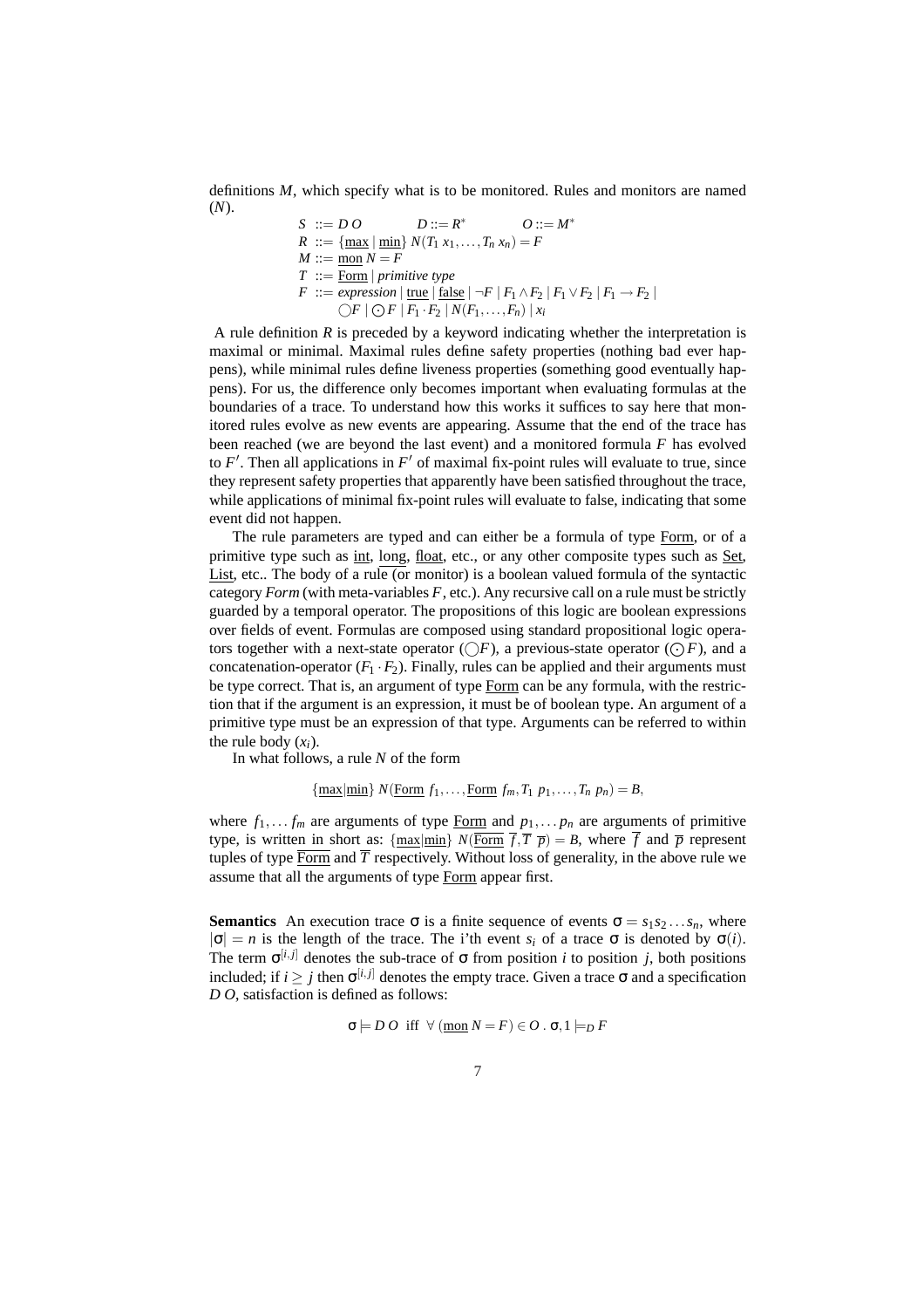That is, a trace satisfies a specification if the trace, observed from position 1 (the first state), satisfies each monitored formula. The definition of the satisfaction relation  $\models$ <sub>*D*</sub> ⊂ (*Trace*  $\times$  **nat**)  $\times$  Form, for a set of rule definitions *D*, is presented below, where  $0 \le i \le n+1$  for some trace  $\sigma = s_1 s_2 \dots s_n$ . Note that the position of a trace can become 0 (before the first state) when going backwards, and can become  $n + 1$  (after the last state) when going forwards, both cases causing rule applications to evaluate to either true if maximal or false if minimal, without considering the body of the rules at that point.

σ,*i* |=*<sup>D</sup> expression* iff 1 ≤ *i* ≤ |σ| and *evaluate*(*expression*)(σ(*i*)) == *true*  $\sigma, i \models_D \text{true}$  iff  $\sigma, i \not\models_D \text{false}$  $\sigma, i \models_D \neg F$  iff  $\sigma, i \not\models_D F$  $\sigma, i \models_D F_1 \wedge F_2$  iff  $\sigma, i \models_D F_1$  and  $\sigma, i \models_D F_2$  $\sigma, i \models_D \bigcirc F$  iff  $i \leq |\sigma|$  and  $\sigma, i+1 \models_D F$  $\sigma$ *, i*  $\models$ *D* $\odot$ *F iff*  $1 \le i$  and  $\sigma$ ,  $i-1 \models_D F$  $\sigma, i \models_D F_1 \cdot F_2$  iff  $\exists j \text{ s.t. } i \leq j \leq |\sigma| + 1$  and  $\sigma^{[1,j-1]}, i \models_D F_1$  and  $\sigma^{[j,|\sigma|]}, 1 \models_D F_2$  $\sigma, i \models_D N(\overline{F}, \overline{P})$  iff  $\left\{\n \begin{array}{l}\n \text{if } 1 \leq i \leq |\sigma| \text{ then: } \\
 \sigma, i \models_D B[\overline{f} \mapsto \overline{f}]\n \end{array}\n\right.$  $\begin{matrix} \phantom{-} \end{matrix}$  $\sigma, i \models_D B[\overline{f} \mapsto \overline{F}, \overline{p} \mapsto \text{evaluate}(\overline{P})(\sigma(i))]$ where  $(N(\overline{\text{Form}} f, \overline{T} \overline{p}) = B) \in D$ otherwise, if  $i = 0$  or  $i = |\sigma| + 1$  then: rule *N* is defined as max in *D*

An expression (a proposition) is evaluated at the current event in case the position *i* is within the trace  $(1 \le i \le n)$ . In the boundary cases  $(i = 0 \text{ and } i = n + 1)$  a proposition evaluates to false. Propositional operators have their standard semantics in all positions. A next-time formula  $\bigcap F$  evaluates to true if the current position is not beyond the last event and *F* holds in the next position. Dually for the previous-time formula. The concatenation formula  $F_1 \cdot F_2$  is true if the trace  $\sigma$  can be split into two sub-traces  $\sigma$  =  $\sigma_1 \sigma_2$ , such that  $F_1$  is true on  $\sigma_1$ , observed from the current position *i*, and  $F_2$  is true on  $\sigma_2$  (ignoring  $\sigma_1$ , and thereby limiting the scope of past time operators). Applying a rule within the trace (positions  $1 \dots n$ ) consists of replacing the call with the right-hand side of the definition, substituting arguments for formal parameters; if an argument is of primitive type its evaluation in the current state is substituted for the associated formal parameter of the rule, thereby capturing a desired freeze variable semantics.

### **3.2 The Monitoring Algorithm**

We briefly describe the computation mechanism used to check if an EAGLE formula is satisfied by a sequence of events. We assume that the *propositions* or the *expressions* of an EAGLE formula are specified with respect to the fields of the event record. At every event the algorithm evaluates the monitored formula on the event and generates another formula. At the end of the event sequence, the value of the evolved formula is determined; if the value is true the formula is satisfied by the event sequence, otherwise, the formula is violated.

Formally, the evaluation of a formula *F* at an event  $s = \sigma(i)$  results in an another formula  $F' = eval(F, s)$  with the property that  $\sigma, i \models F$  if and only if  $\sigma, i + 1 \models F'$ . At the end of the trace we compute the boolean function  $value(F)$ , where *F* is the evolved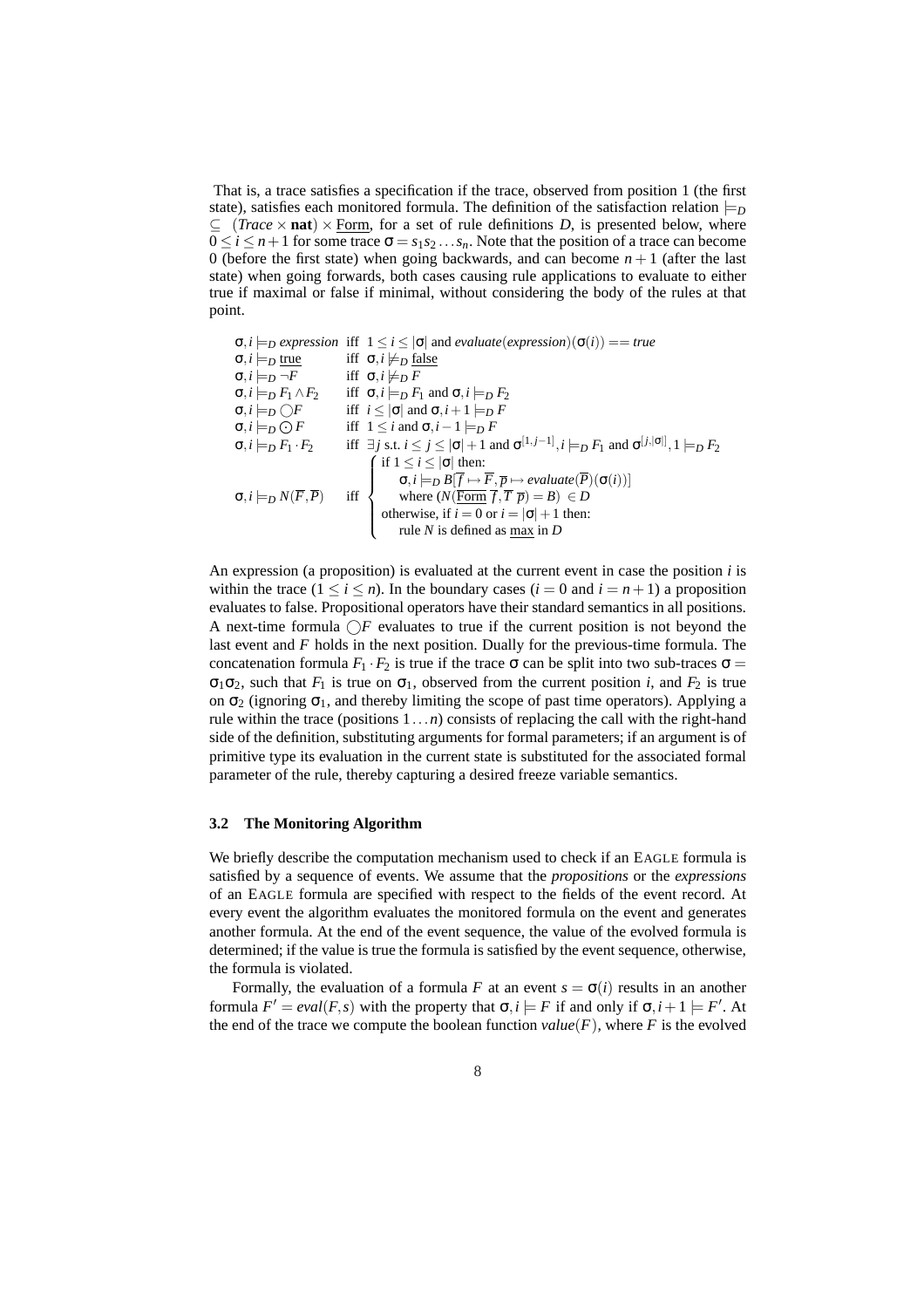formula, such that  $value(F)$  is true if and only if  $\sigma, |\sigma| + 1 \models F$  and false otherwise. Thus for a given trace  $\sigma = s_1 s_2 \dots s_n$  and an EAGLE formula *F*,  $\sigma$  satisfies *F* if and only if *value*(*eval*(... *eval*(*eval*(*F*,*s*<sub>1</sub>),*s*<sub>2</sub>)...,*s*<sub>*n*</sub>)) = *true*. The details of the algorithm can be found in [4] which gives the definition of the functions *eval* and *value* along with two other auxiliary functions *update* and *init*. The definition of these four functions forms the calculus of EAGLE. For this paper, to help in understanding, we describe the algorithm informally through an example.

Suppose we want to monitor the following specification, described in Section 3

 $max$  Always(Form  $F$ ) =  $F \wedge \bigcirc$ Always( $F$ )  $\min$  EvTimedLogout(string *k*, double *t*, double  $\delta$ ) = (*time* − *t* ≤  $\delta$ )  $∧((action = logout ∧ userId = k) ∨ (ErrimedLogout(k, t, \delta))$  $\text{mon } M_3 = \text{Always}((action = \text{login}) \rightarrow \text{EvTimedLogout}(userld, time, 100))$ 

against the sequence of 2 events  $e_1 = \{userId = "Bob", action = login, time = 17.0\},\$  $e_2 = \{userId = "Bob", action = logout, time = 150.0\}$ . At the first event the formula *M*<sup>3</sup> gets modified as follows:

 $eval(M_3, e_1) =$  EvTimedLogout("Bob", 17.0,100) ∧  $\text{Always}((action = \text{login}) \rightarrow \text{EvTimedLogout}(userld, time, 100))$ 

Note that the relevant summary of the event, involving the user id "Bob" and the timestamp 17.0 has got assimilated into the modified formula. At the second event the predicate (*time* − *t* ≤  $\delta$ ) gets instantiated to (150.0 − 17.0 ≤ 100) which is false. Hence the whole formula becomes false, indicating that the two-event trace violates the property.

One point which is worth stressing on is that the logic EAGLE has a finite trace semantics. The monitoring algorithm as described above can determine the satisfaction or the violation of a formula at the end of a trace only. However, in intrusion detection, end of trace makes no sense as the sequence of events can be theoretically infinite. In that situation we want to raise an alarm as soon as a property is violated. This is done by checking after every event if the formula becomes unsatisfiable. Checking unsatisfiability of a formula in EAGLE is undecidable as it involves data-values. However, note that it is always possible to write a formula, corresponding to the absence of an attack, such that, whenever the attack pattern appears in the event sequence, the formula becomes false. The reason behind this is that we can always specify an attack pattern by a formula φ such that φ, when evaluated over a sequence of events representing the pattern becomes true. This is called *specifying-bad prefixes* [19]. Once we have the attack pattern specification in terms of  $\phi$ , we can specify the safe behavior of the system as  $\square(\neg\phi)$ . Note that this formula becomes false (hence unsatisfiable) whenever a sequence of events representing the attack is detected. Hence, checking unsatisfiability for the evaluation of this formula at any point simply reduces to checking if the evaluated formula is false.

### **3.3** EAGLE FLIER**: Monitoring Engine**

We use the monitoring engine EAGLE FLIER to implement our intrusion detection framework, called MONID. The engine EAGLE FLIER, written in Java, is available as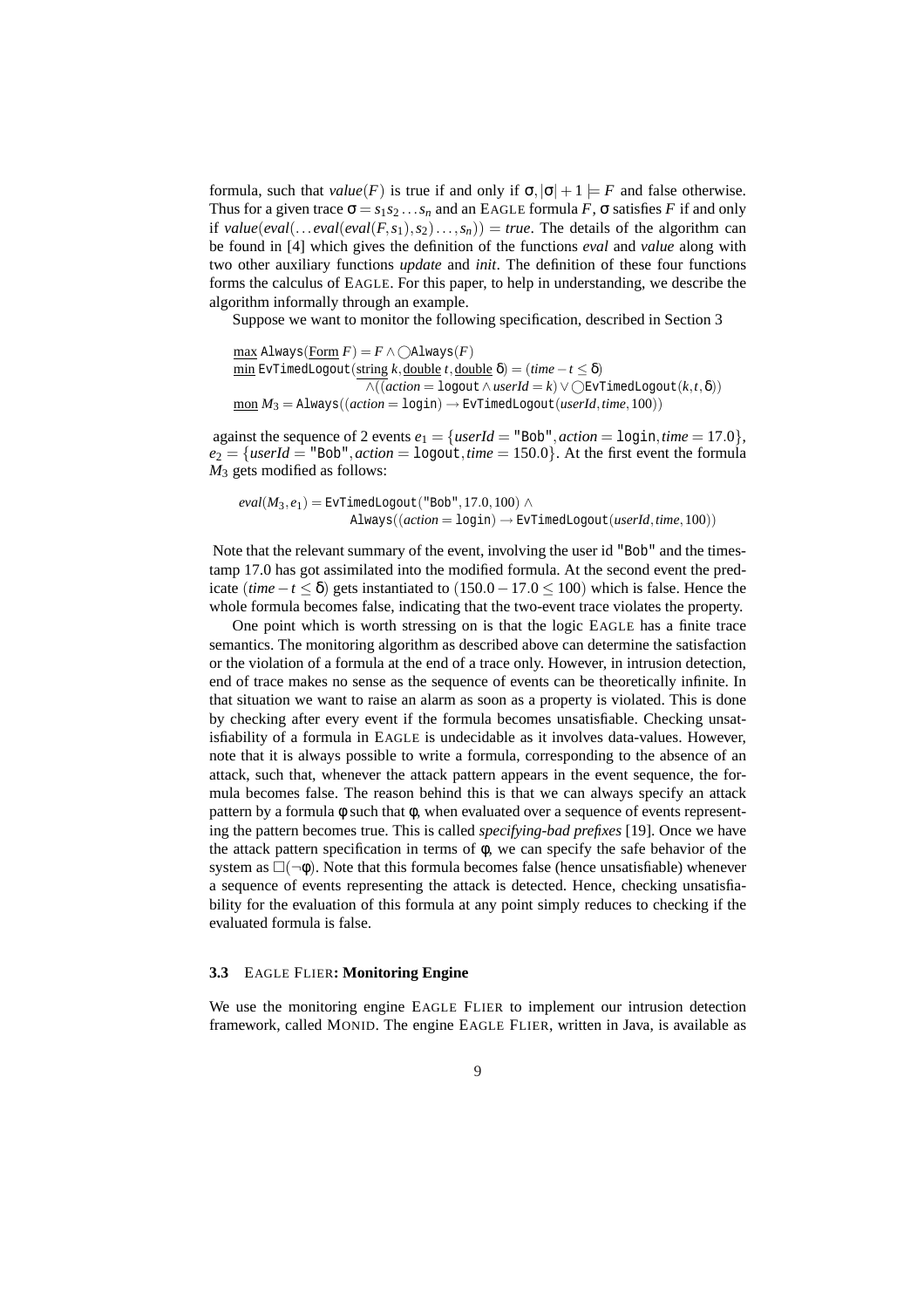a library. The library provides two basic methods that can be called by any client program for the purpose of monitoring. The first method parse takes a file containing a specification involving several monitors (sets of monitored formulas) written in EAGLE and compiles them internally into data structures representing monitors. After compilation, the client program calls the method eval iteratively for every event. This call internally modifies the monitors according to the definition of *eval* in Subsection 3.2. If at any step the monitored formulas become false, an error message is printed or a pre-specified method is invoked to take a corrective measure.

# **4 Example Attack Specifications**

In this section, we present a few examples of how EAGLE can be used to specify formulas that correspond to desirable properties of execution traces of a system being monitored. An intrusion or an attack in this context is a trace that violates this specification. We draw our examples from real-world attacks to showcase the applicability of our framework. These examples highlight the expressive power of our formalism, as well as exemplify the various features of EAGLE. Moreover, we believe that many attack signatures in practice can be expressed using templates of our examples with minor modifications. In all the examples we use the rule Always defined in Section. 3.

# **Smurf attacks**

The first attack we describe is the Smurf IP Denial of Service (DoS) attack. An attacker creates a forged ICMP echo request message (also called a "ping" packet) with the victim's name as the sender and sets the destination IP address to a broadcast IP address. This attack can result in a large amount of ICMP echo reply packets being sent from broadcast hosts that respond to the request, to the victim, which can cause network congestion or outages.

In order to detect this attack, we need to look at network events from a log created by a network auditing tool such as *tcpdump*. The formula for the absence of this attack is given below:

> max  $\text{Attrack}() = (type = "ICMP") \land is Broadcasting()$  $\underline{mon}$  SmurfSafety = Always( $\neg$ Attack())

In the above example, the record schema of an event contains the *type* field that corresponds to the type of the network packet and the field *ip* that corresponds to the return IP address of a network packet. In the specification, we first specify the attack pattern by the rule Attack that checks if the type of the packet is *"ICMP"* and the destination address of the packet is a broadcast IP address (*isBroadcast*), where *isBroadcast* is a predicate over the event which checks if the last two bytes of the IP address provided as argument are 0 or 255. Then a good behavior of the system with respect to this attack can be stated as "*Always there is no attack*".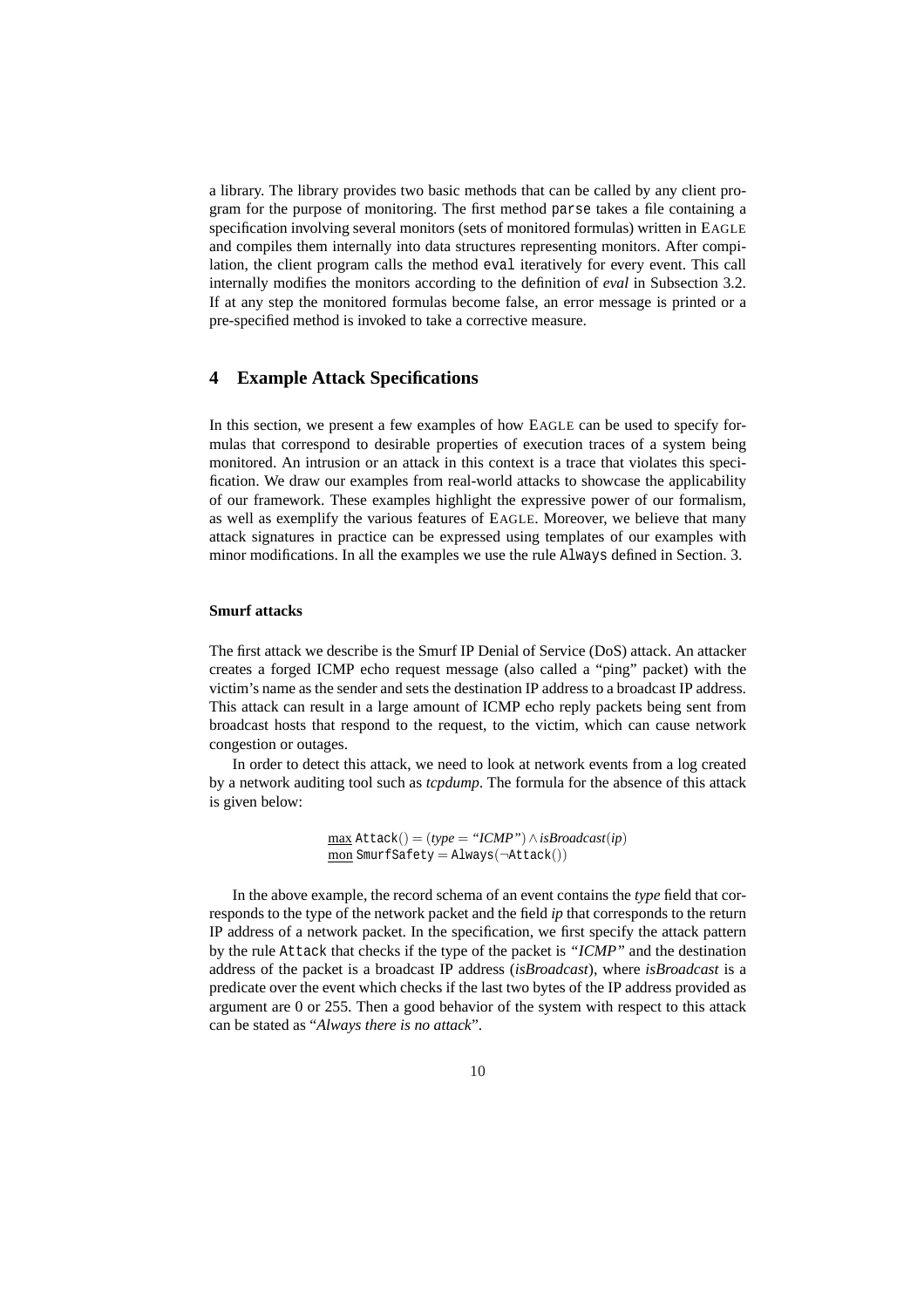#### **Cookie-Stealing Scenario**

The next example describes what is called the "cookie-stealing" attack. In order to monitor this attack we need to look at a web-server (application-level) log that contains a record of all sessions that the server participates in, along with session-specific state information.

A cookie is a session-tracking mechanism issued by a web-application server to a web-client and store client-specific session information. Clients automatically include these cookies that can act as authentication tokens in their requests. In this example we assume that a session is identified by its IP address. An attack occurs when a malicious user hijacks a session by reusing an old cookie issued to a different IP address. The formula below asserts that a particular cookie must always be used by the same IP address.

> $\min$  SafeUse(string  $c, \underline{\text{int}}\ i) = ((name = c) \rightarrow (ip = i)) \land \bigcirc$  SafeUse $(c, i)$ mon CookieSafe = Always(SafeUse(*name*,*ip*))

A trace that violates this formula therefore encodes a cookie-stealing attack. In the above example, the record schema of an event contains the *name* field which corresponds to name of the cookie, and the *ip* field that corresponds to the IP address of the client using the cookie. The parameterized rule SafeUse checks whether the association between a particular cookie identified by the cookie name and an IP address (specified as arguments) is the same as this association in the past. This example highlights the use of value-binding and the previous operator to describe history-based intrusion signatures.

### **Multi-domain Buffer Overflows**

The next example illustrates how we can combine information about events from different logs in a cross-domain intrusion detection exercise. This scenario examines both web-server's access logs, as well as network logs to infer when a buffer-overflow attack has been attempted against the server. Network packets are analyzed, looking for binary data. Subsequently, the web-server's access logs are checked to see if a matching event can be found, where the web-server closes the connection successfully after receiving some binary data. If no matching log record is found, within a specific timeout, then the buffer overflow attack was successful and the web-server is now executing the attackers code. This example is specified by the formula shown next.

```
min EventuallyClosed(long t,long d,long i1,long i2) = (time−t < d)∧
    ((ip1 = i1 \land ip2 = i2 \land log = web \land type = closed) ∨EventuallyClosed(t,d,i1,i2))
mon BufferSafe = Always((log = network∧type = binary)
                              \rightarrow EventuallyClosed(time, 100, ip1, ip2))
```
The record schema for an event contains the *log* field which indicates the name of the log to which the event belongs, the *type* field which can be *binary*, *closed*, etc., the *time* field representing the time at which the event occurred, the *ip1* field representing the source IP address, and the *ip2* representing the destination IP address. In the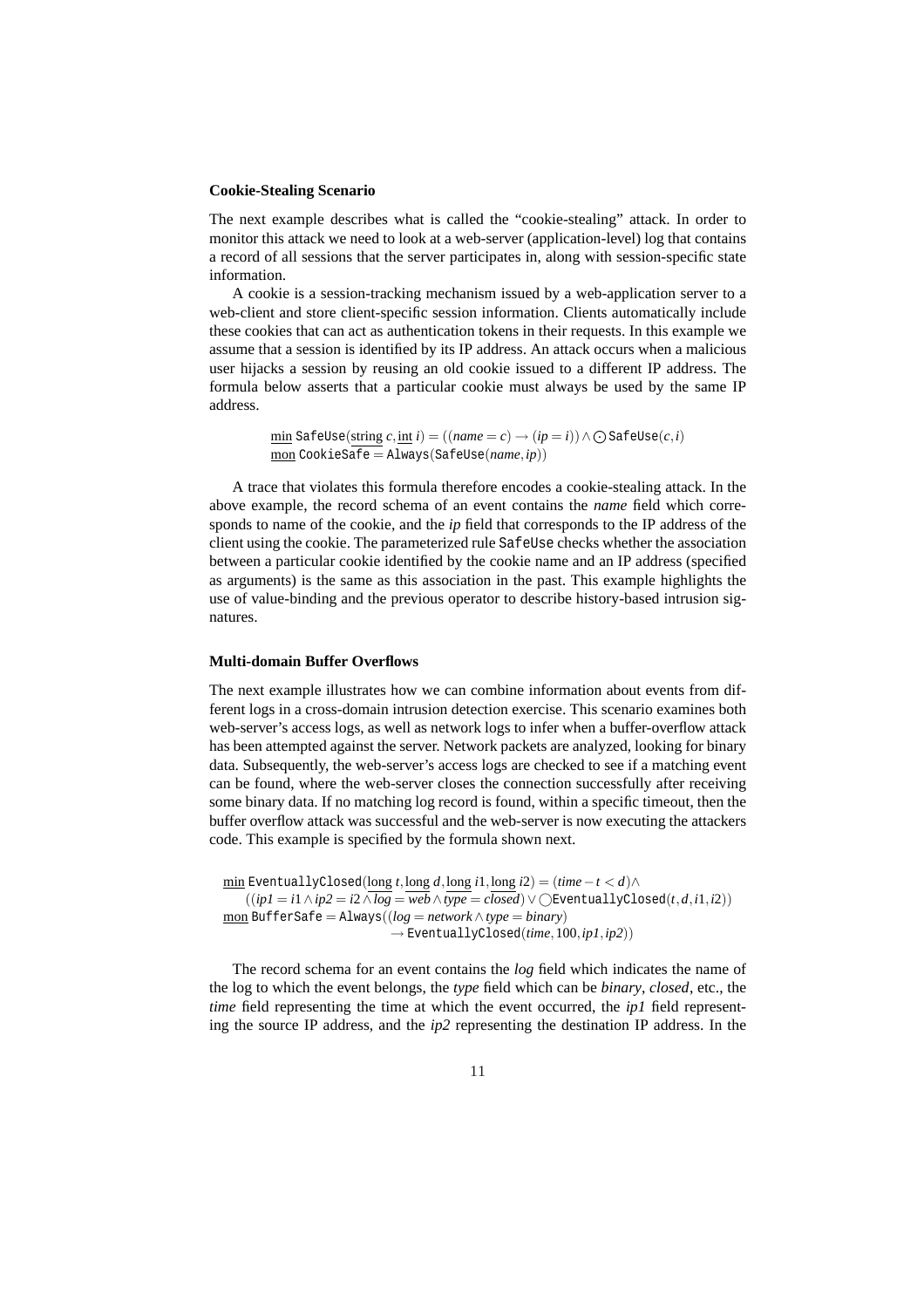rule EventuallyClosed, the arguments *t*, *d*, *i*1, and *i*2 represent the time at which the rule is invoked, the timeout period, the source IP address, and the destination IP address, respectively. The rule EventuallyClosed asserts that eventually within time *d* the connection involving IP addresses *i*1 and *i*2 must get closed. Finally, the monitor BufferSafe states that it is always the case that if there is a event of binary access in the network log then eventually within time 100 there must be a matching event in the webserver log that denotes the closing of the connection. Here a connection is identified by the source and destination IP addresses.

### **Password guessing Attack**

The next example illustrates the ability of EAGLE to collect statistics at runtime to detect a potential intrusion. In the password-guessing attack, an unauthorized user uses the *telnet* program to attempt to login into a machine over a network. If a user is allowed to guess an arbitrary number of passwords for a given user-name, it is only a matter of time before the password is broken. Most systems terminate a *telnet* session if a user makes more than three invalid password guesses over a short-time period. Some systems restrict the total number of invalid login attempts over the course of a longer time-period to prevent an attacker from succeeding by initiating multiple short sessions.

In order to detect this attack, we need to have access to the host's audit logs. On Solaris machines for example, auditing can be turned on by running Sun's Basic Security Monitoring (BSM) software. In order to encode this attack, we present a template that can be reused for any signature that specifies a threshold frequency of events of interest in a trace, which when exceeded constitutes an attack:

 $max$  Failure() =  $(type = login) \land \neg success$  $\max$  Guess( $\log i$ , Form  $F$ ) =  $(ip = i) \wedge$  Failure()  $\max$  Counter( $\overline{\log t}$ ,  $\log d$ ,  $\overline{\text{int } c}$ ,  $\log i$ ,  $\overline{\text{int } C}$ ) = ( $\text{time} - t < d$ )  $\rightarrow$  ((Guess(*i*)  $\rightarrow$  ( $\overline{c} \leq C \land \bigcirc$ Counter(*t*,*d*,*c* + 1,*i*,*C*)))  $∧(\neg \text{Guess}(i) \rightarrow \text{Counter}(t, d, c, i, C)))$ mon PassGuessSafe = Always(Failure()  $\rightarrow$  Counter(*time*, 300, 1, *ip*, 3))

In the rule Counter, the arguments *t*, *d*, *c*, *i*, and *C* represent the rule invocation time, the timeout period, the current number of unsuccessful-guesses count, the source IP address doing the guess, and the threshold count. An attack occurs when the numberof-guess count *c* from the IP address *i* exceeds the threshold count *C* within the timeout period *d*. Whenever there is a Failure() in login, the parameterized rule Counter starts with the initial count set to 1. For every occurrence of an event, indicating loginfailure from the same IP address within the timeout time *d*, the number-of-guess count is increased by one. The rule Counter also checks if within time *d* whether *c* exceeds *C*; in which case the whole rule becomes false indicating an attack. The monitor PassGuessSafe asserts that whenever there is a failure of login from an IP address then eventually within time 300 the number of login-failures from the same IP address must be less than or equal to 3.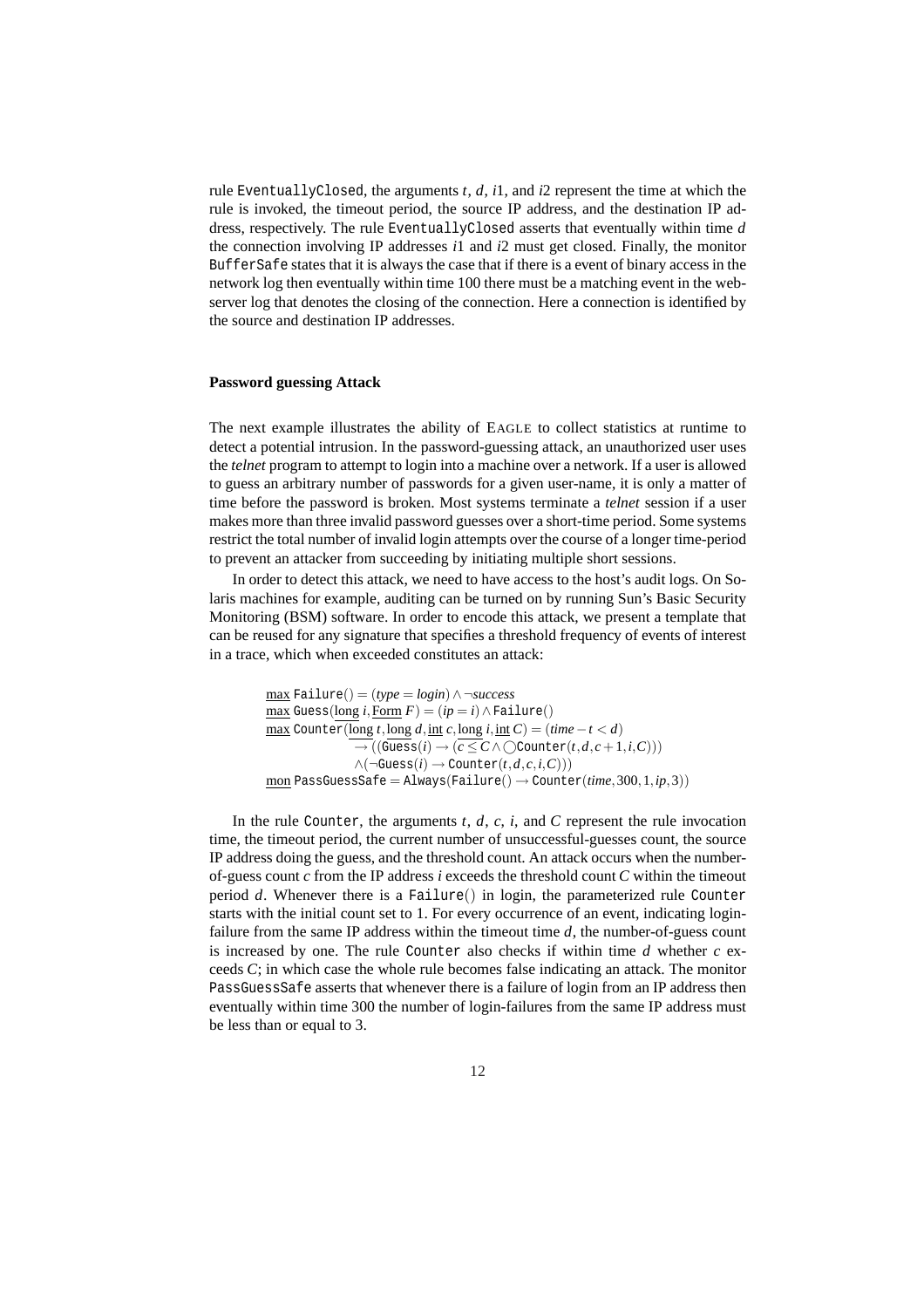#### **Port-Sweep Attack**

The Port-sweep attack is the most sophisticated example in this section. A port sweep is a surveillance scan through many ports on a single network host. Each port scan is essentially a message sent by the attacker to the victim's port and elicits a response from the victim that indicates the port's status. The aim of the attacker is to determine which services are supported on the host, and use this information to exploit vulnerabilities in these services in the future. Port scans may be legitimate, when a client is trying to determine if a service is being offered. However, when the number of port scans exceeds a certain threshold within a short time-period, the victim machine can assume that the scans are malicious. In order to detect this attack, once again, we need to include a time-period and a frequency explicitly in our formula, and can use the template from the previous example:

```
\max NewPort(long i1, long i2, <u>Set</u> S) = (i1 = ip1) \land (i2 = ip2) \land (port \notin S)
\max Counter(\overline{\log t}, \overline{\log d}, \overline{\ln t} c, \log i1, \log i2, \overline{\det S}, \overline{\ln t} C) = (time − t < d) →
           ((\text{NewPort}(i1, i2, S) \rightarrow (c \leq C \land \bigcirc \text{Counter}(t, d, c+1, i1, i2, S \cup \{port\}, C)))\wedge(\negNewPort(i1,i2,S) \rightarrow \bigcircCounter(t,d,c,i1,i2,S,C)))
mon PortScanSafe = \text{Always}(\text{Counter}(time,100,1,ip1,ip2,\{port\},10))
```
As before, the arguments *t*, *d*, *c* and *C* in the Counter rule serve the same purpose as place holders for the initial time, the timeout period, the frequency count, and the threshold count. The parameterized Counter rule asserts that the number of port scans observed in a tcpdump record between a source and destination IP (*i*1 and *i*2) address pair never exceeds a certain threshold *C* within time *d*. Note that in the rule Counter we add every new port number scanned to the set *S* of all port numbers (involving *i*1 and *i*2) that are scanned within time *d*. The rule NewPort checks if the port number, involved in any communication between the IP addresses *i*1 and *i*2, exists in the set *S* of all port numbers (involved in all communications between *i*1 and *i*2) within the timeout period *d*. This example shows how we can use EAGLE to collect statistics by using a rich data-structure such as Set.

# **5 Implementation and Evaluation**

### **5.1** MONID**: Monitoring based Intrusion Detection Tool**

The intrusion detection tool, MONID, is designed to operate in both online and offline fashion. In the online mode, MONID runs as a server that receives streams of events from various sources. To generate these events, the different logging modules are instrumented so that they filter and send *relevant* events to the server. On receiving various events, the server merges them in increasing order of timestamps and generates a single event-stream, which is passed through a filter to get a projection of the events that are required for monitoring. The filtered event stream is fed to the EAGLE FLIER to see if the event stream violates the normal behavior of the system specified as a set of EAGLE formulas. Note that EAGLE FLIER never stores the event stream while monitoring; instead it collects the essential facts and assimilates them into the monitored formulas by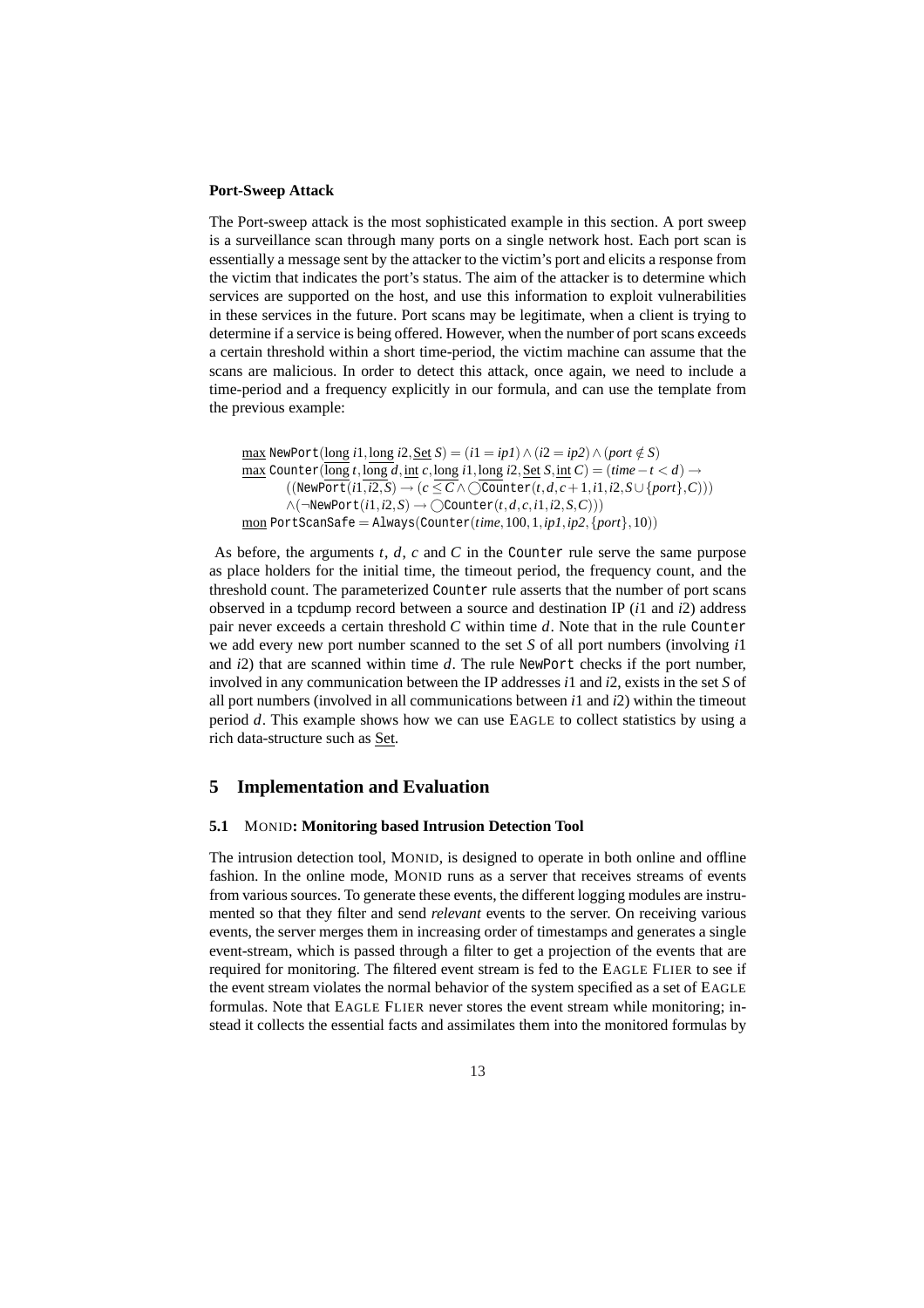

**Fig. 2.** Performance Overhead of Port-Sweep **Fig. 3.** Performance Overhead of Password-Attack Guess Attack

transforming them into new formulas. This enables us to use EAGLE FLIER for online monitoring. In the offline mode, MONID reads various log files and sends an event corresponding each log entry to the server. The server then processes the event stream as before to detect intrusion. We perform most of our experiments in offline mode.

### **5.2 Evaluation**

We test our MONID tool with the standard DARPA Intrusion Detection Evaluation data set [13] to study the overheads and explore the expressive power of our logic with realworld examples. In our experiments with MONID, we focus on the data sets provided in the 1998 offline Intrusion Detection Evaluation plan [13]. This data set focuses on UNIX workstations. The experimental setup simulates a military base with a private network marked as "Inside" connected to the "Outside" world through a Cisco AGS+ router. Two types of logs are available for analysis. The *tcpdump* logs were collected by running *tcpdump* on this connecting router. This data contains the contents of every packet transmitted between computers inside and outside of the military base, and gives us network sessions of complete TCP/IP connections. The sessions were designed to reflect (statistically) traffic seen on military bases and contain explicit examples of different real attacks.

The other data available is from the Sun Basic Security Module (BSM) from the host *pascal*, which was the victim of the simulated attacks, located on the "Inside" network. This data contains audit information describing system calls made to the Solaris kernel.

We implemented and tested our tool against the smurf, port-sweep and passwordguessing as discussed in Section 4, of which we report the results of last two experiments due to space limitation. We do not repeat the details of these attacks here. We ran our tool on a 2.0 GHz Pentium M laptop with 1GB RAM, simulating the behavior of a dedicated-monitor that passively observes traffic on the "Inside" network and processes events from our victim host offline. The aim of our experiments is to demonstrate that the tool can detect intrusions, and the monitoring and processing overheads of our prototype tool are very low.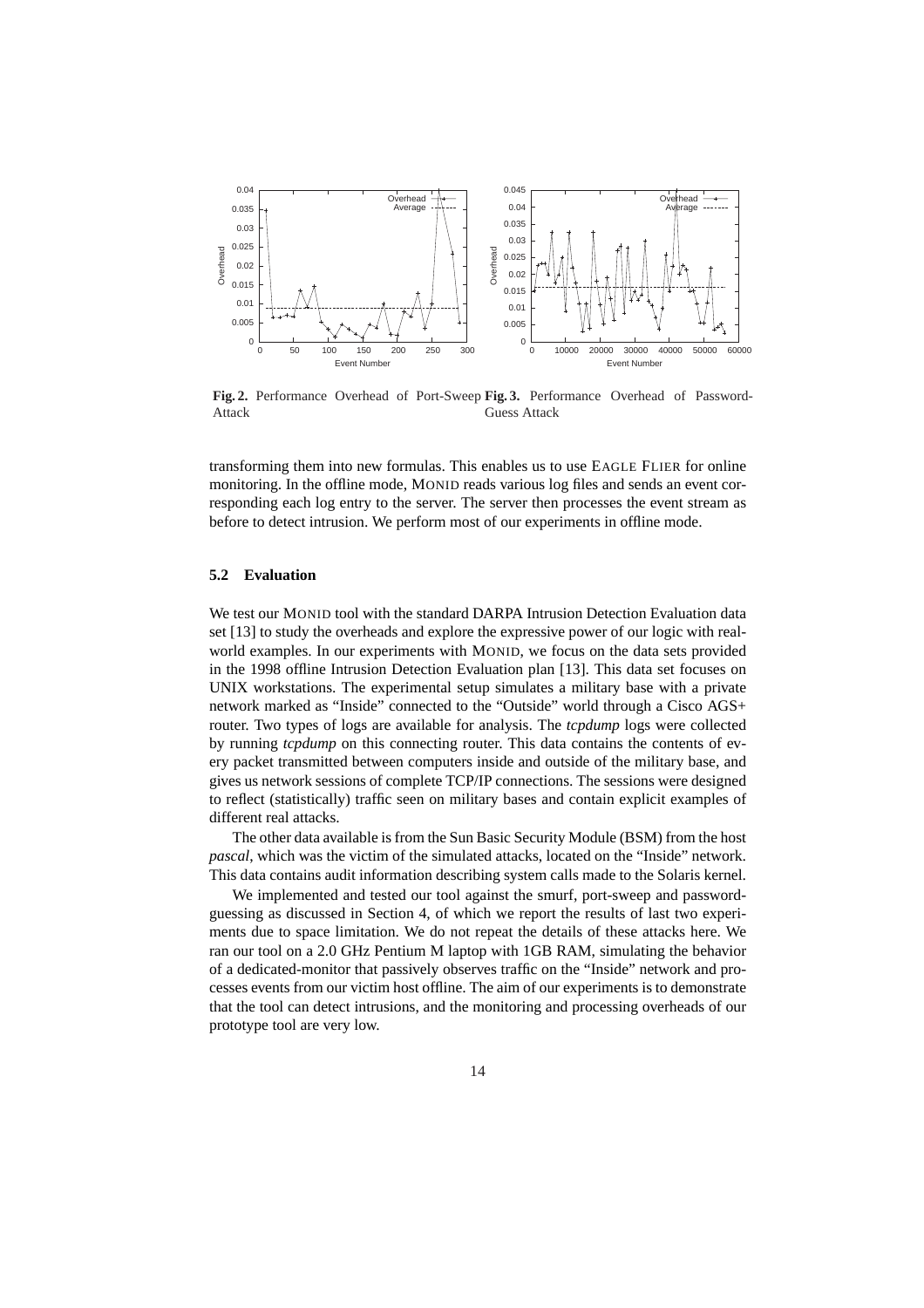Our experiments detected 5 password-guess attack and 2 port-sweep attack in the logs. The performance overheads for monitoring the Port-Sweep and Password-Attacks are given in Figure 2 and 3, respectively. The X-axis in both graphs shows the number of events we are monitoring, as they are obtained from our logs. Each data point is the average overhead calculated for intervals of 10 and 1000 events respectively. The Y-axis plots the ratio between the time spent by the monitor vs. the time between the generation of the events in the actual log. As long as this ratio is less than 1, our monitoring is feasible. The results, show that the average overhead, is around 0.009 for Port-Sweep attacks and 0.016 for Password-Guessing attacks, suggesting that online mode is feasible and efficient.

### **6 Conclusion**

We have proposed a framework for intrusion detection using a temporal logic approach. In contrast to other such temporal logic based approaches [16], we use an expressively rich logic in which one can express both signature based and simple anamoly based attack specifications. We automatically monitor such attack specifications with respect to the system execution. An intrusion is detected when the observed execution violates the formula being monitored. We demonstrate this approach by specifying formulas for detecting several types of well-known attacks, and by testing a prototype implementation of our monitoring algorithm over large event-logs made available by DARPA for evaluation purposes. We believe that our examples are generic and can be used as template for specifying a large number of other attacks.

Our approach opens up several interesting directions for future research. We plan to conduct a more systematic performance study and categorize the overheads more precisely. With the aim to exploit the expressiveness of our logic, we plan explore the use of ideas introduced in [18, 19] for *predicting* security failures from successful executions in multi-threaded programs. Specifically, in addition to monitoring a given specification against the currently observed trace, we can also compare the specification with all the traces that correspond to different interleavings of the same partial order (causality relation) between the underlying events. Another problem of interest is to use the distributed monitoring framework introduced in [20] for detecting attacks that involve multiple hosts on a network. We believe that our approach can complement existing intrusion detection mechanisms and provide support for more expressive attack specifications.

### **References**

- [1] D. Anderson, T. Frivold, and A. Valdes. Next-generation intrusion detection expert system. Technical Report SRI-CSL-95-07, Computer Science Laboratory, SRI International, Menlo Park, CA, May 1995.
- [2] S. Axelsson. Intrusion detection systems: A taxonomy and survey. Technical Report 99–15, Dept. of Computer Engineering, Chalmers University of Technology, Sweden, 2000.
- [3] H. Barringer, A. Goldberg, K. Havelund, and K. Sen. Program monitoring with ltl in eagle. In *Workshop on Parallel and Distributed Systems: Testing and Debugging (PADTAD'04) (Satellite workshop of IPDPS'04)*, Santa Fe, New Mexico, USA, April 2004. (To Appear).